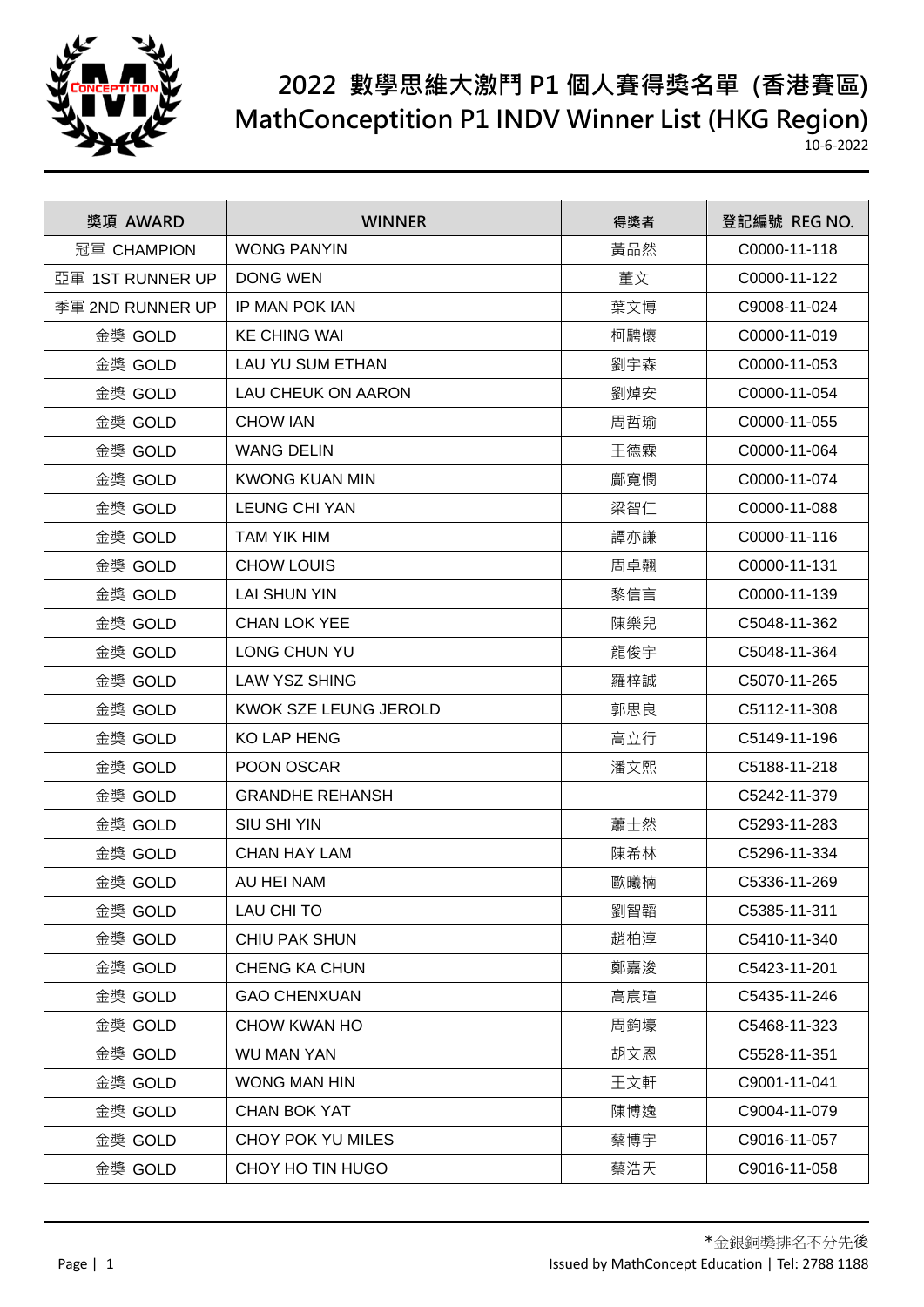

| 獎項 AWARD  | <b>WINNER</b>                | 得獎者 | 登記編號 REG NO. |
|-----------|------------------------------|-----|--------------|
| 金獎 GOLD   | <b>LOK WANG YI</b>           | 駱弘懿 | C9027-11-002 |
| 銀獎 SILVER | <b>KWOK CHEUK YIN JARETH</b> | 郭卓賢 | C0000-11-012 |
| 銀獎 SILVER | CHUI YAT HEI                 | 徐逸熹 | C0000-11-043 |
| 銀獎 SILVER | YAU CHUN YIN                 | 邱雋弦 | C0000-11-048 |
| 銀獎 SILVER | <b>ZHANG SHUYAO MICHELLE</b> | 張舒窈 | C0000-11-067 |
| 銀獎 SILVER | LEE NOK HANG LUCAS           | 李諾恆 | C0000-11-075 |
| 銀獎 SILVER | <b>CHAN NOK HANG</b>         | 陳諾恆 | C0000-11-086 |
| 銀獎 SILVER | LI DECHUN                    | 李德淳 | C0000-11-092 |
| 銀獎 SILVER | <b>WONG YAT HEI</b>          | 王逸晞 | C0000-11-099 |
| 銀獎 SILVER | <b>CHAN CHIT ON</b>          | 陳哲安 | C0000-11-115 |
| 銀獎 SILVER | <b>CHAN LAP KAN</b>          | 陳立勤 | C0000-11-134 |
| 銀獎 SILVER | <b>FUNG KAITLIN ASANGA</b>   | 馮思澄 | C0000-11-137 |
| 銀獎 SILVER | YANG YUI LAM                 | 楊芮霖 | C0000-11-150 |
| 銀獎 SILVER | YUEN NOK YAN ELSIE           | 袁諾恩 | C0000-11-176 |
| 銀獎 SILVER | <b>MAK CHEUK KIU</b>         | 麥灼翹 | C5007-11-216 |
| 銀獎 SILVER | <b>CHEN JINGYI</b>           | 陳敬翊 | C5023-11-230 |
| 銀獎 SILVER | <b>CHEUK TSUN HIM</b>        | 卓浚謙 | C5097-11-248 |
| 銀獎 SILVER | CHAN TSZ WANG ANTONIO        | 陳子弘 | C5097-11-250 |
| 銀獎 SILVER | <b>CHAN HEI YONG</b>         | 陳熙鏞 | C5112-11-309 |
| 銀獎 SILVER | HO YUET HEI                  | 何悦曦 | C5149-11-195 |
| 銀獎 SILVER | LI CHEUK HIM                 | 李焯謙 | C5159-11-297 |
| 銀獎 SILVER | YAN PUI KWAN                 | 甄沛鈞 | C5184-11-192 |
| 銀獎 SILVER | <b>SO MING TAK</b>           | 蘇明德 | C5184-11-193 |
| 銀獎 SILVER | <b>KWAN CHEUK LOK</b>        | 關卓犖 | C5186-11-223 |
| 銀獎 SILVER | LUK PUI SHUN                 | 陸霈錞 | C5197-11-221 |
| 銀獎 SILVER | ZHOU JUN HAO                 | 周焌澔 | C5204-11-258 |
| 銀獎 SILVER | CHENG MAN HEI                | 鄭文熙 | C5204-11-260 |
| 銀獎 SILVER | YEUNG YIU CHUN               | 楊耀駿 | C5234-11-232 |
| 銀獎 SILVER | CHENG YU HIN                 | 鄭宇軒 | C5296-11-333 |
| 銀獎 SILVER | HO WAN KEI                   | 何允祈 | C5296-11-335 |
| 銀獎 SILVER | <b>XU KEI FUNG</b>           | 徐祺灃 | C5328-11-348 |
| 銀獎 SILVER | <b>LIU TING FAI</b>          | 廖庭煇 | C5336-11-267 |
| 銀獎 SILVER | CHOI YAT LOK                 | 蔡一樂 | C5340-11-375 |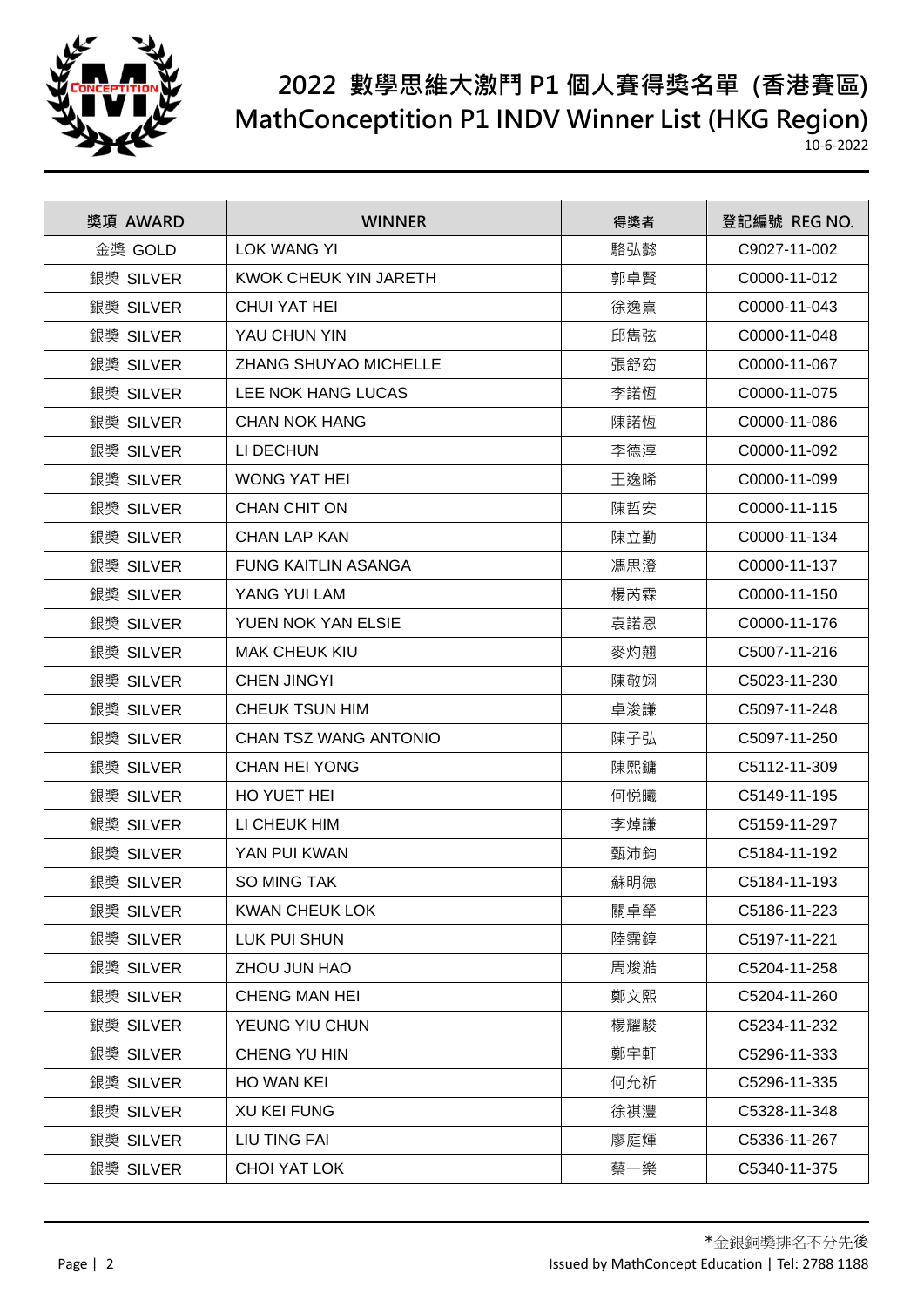

| 獎項 AWARD  | <b>WINNER</b>              | 得獎者            | 登記編號 REG NO. |
|-----------|----------------------------|----------------|--------------|
| 銀獎 SILVER | TAI CHUN HIN               | 戴駿軒            | C5347-11-204 |
| 銀獎 SILVER | <b>CHENG LIK TIN LUKE</b>  | 鄭力天            | C5366-11-243 |
| 銀獎 SILVER | CHIU YAN HEI               | 趙恩希            | C5366-11-244 |
| 銀獎 SILVER | TANG SZE NAM               | 鄧詩藍            | C5376-11-307 |
| 銀獎 SILVER | CHAN CHING YU HANNA        | 陳靖瑜            | C5385-11-317 |
| 銀獎 SILVER | YAM TSUN TING              | 任峻廷            | C5410-11-342 |
| 銀獎 SILVER | <b>CHOW SHING HEI</b>      |                | C5494-11-343 |
| 銀獎 SILVER | YU CHEUK LOK DAMON         | 余卓洛            | C9001-11-157 |
| 銀獎 SILVER | CHAN ORABELLE HEI LAM      |                | C9002-11-045 |
| 銀獎 SILVER | YEUNG HOI YING             | 楊鎧凝            | C9005-11-039 |
| 銀獎 SILVER | <b>CHAN KAK KIU</b>        | 陳格僑            | C9006-11-188 |
| 銀獎 SILVER | CHOW NOK YIN, WILLIAM      | 周諾賢            | C9008-11-015 |
| 銀獎 SILVER | WONG YAT KIU DUNCAN        | 黃日橋            | C9009-11-119 |
| 銀獎 SILVER | <b>LAI PAK YU</b>          | 賴柏諭            | C9012-11-073 |
| 銀獎 SILVER | TANG O YAU ODIS            | 鄧敖遊            | C9013-11-071 |
| 銀獎 SILVER | <b>CHAN CHUN WAH</b>       | 陳鋑華            | C9018-11-042 |
| 銀獎 SILVER | YU HO HIN DEVYN            | 余皓軒            | C9024-11-156 |
| 銀獎 SILVER | <b>CHAN HIN TING GAVIN</b> | 陳軒霆            | C9027-11-104 |
| 銀獎 SILVER | <b>CHAN CHEUK LAI</b>      | Chan cheuk lai | C9028-11-095 |
| 銀獎 SILVER | <b>KWAN YIK LONG</b>       | 關亦朗            | C9030-11-179 |
| 銅獎 BRONZE | <b>KUNG CHEE WAN</b>       | 龔姿允            | C0000-11-016 |
| 銅獎 BRONZE | <b>CHAU TAK HEI</b>        | 鄒德熹            | C0000-11-029 |
| 銅獎 BRONZE | <b>LEUNG HIU FUNG</b>      |                | C0000-11-036 |
| 銅獎 BRONZE | <b>WANG ZITENG</b>         | 王子騰            | C0000-11-040 |
| 銅獎 BRONZE | <b>SHUM CHIT HANG</b>      | 沈哲行            | C0000-11-093 |
| 銅獎 BRONZE | LAI HEI MAN                | 黎晞雯            | C0000-11-105 |
| 銅獎 BRONZE | <b>FUNG MEI CHING</b>      | 馮鎂澄            | C0000-11-170 |
| 銅獎 BRONZE | LUN CHIT LONG              | 倫哲朗            | C5007-11-215 |
| 銅獎 BRONZE | LI HO FUNG                 | 李浩鋒            | C5023-11-229 |
| 銅獎 BRONZE | LEE HIN HANG               | 李衍亨            | C5097-11-249 |
| 銅獎 BRONZE | <b>HUI WING FUNG</b>       | 許潁鋒            | C5105-11-261 |
| 銅獎 BRONZE | SHEN JOY                   | 沈樂兒            | C5105-11-262 |
| 銅獎 BRONZE | CHAN CHLOE YUET LAM        | 陳玥霖            | C5112-11-310 |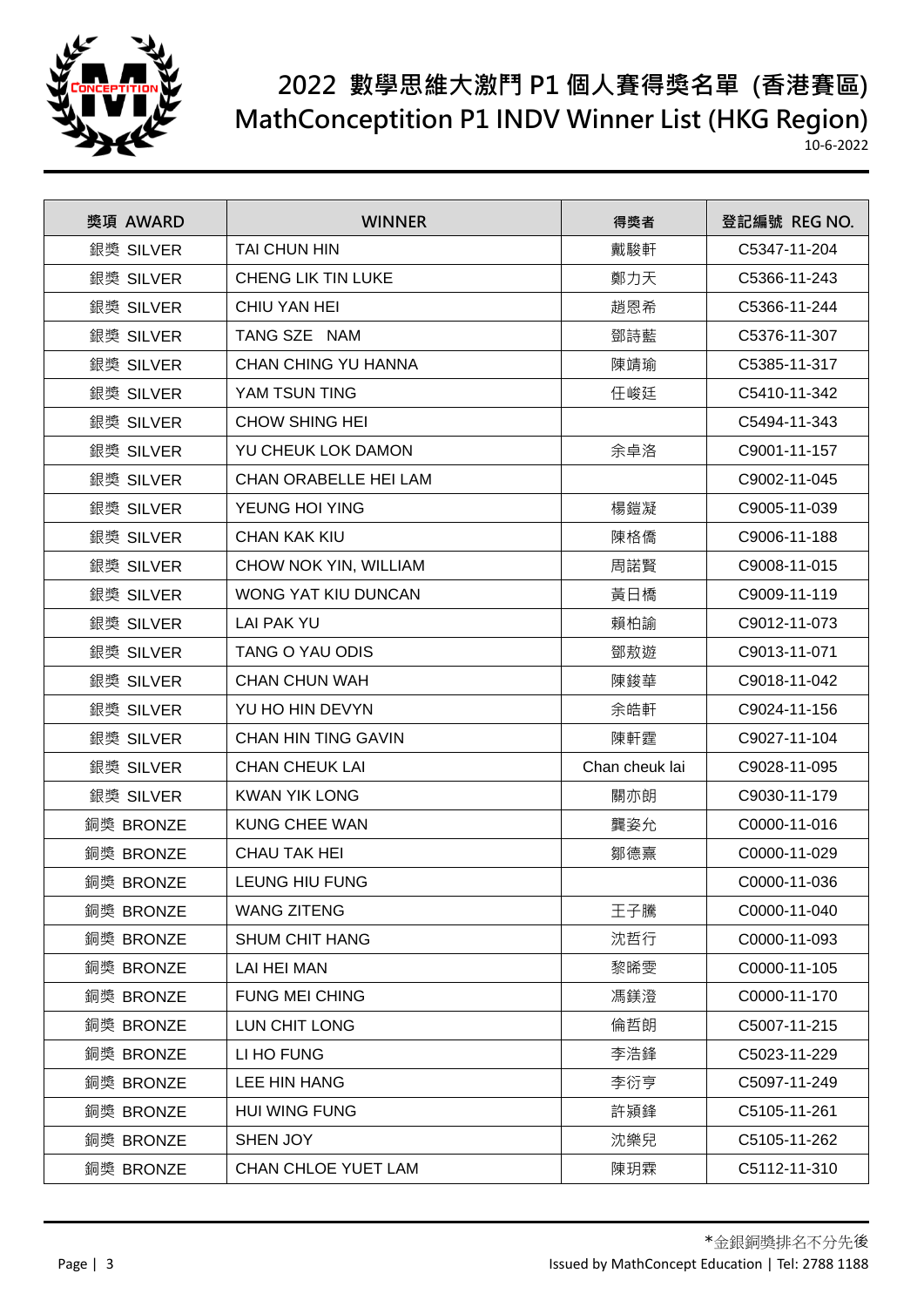

| 獎項 AWARD  | <b>WINNER</b>              | 得獎者 | 登記編號 REG NO. |
|-----------|----------------------------|-----|--------------|
| 銅獎 BRONZE | <b>CHOW LONG YIN</b>       | 周朗然 | C5123-11-359 |
| 銅獎 BRONZE | <b>SUNG MAN YAN</b>        | 宋汶恩 | C5135-11-284 |
| 銅獎 BRONZE | <b>FUNG MAN KA</b>         | 馮敏嘉 | C5135-11-285 |
| 銅獎 BRONZE | <b>CHAN YUEN KIU</b>       | 陳苑喬 | C5135-11-286 |
| 銅獎 BRONZE | <b>YU RYO</b>              | 余龍生 | C5137-11-327 |
| 銅獎 BRONZE | <b>CHAN LING YIN</b>       | 陳領然 | C5149-11-212 |
| 銅獎 BRONZE | <b>LAI HON WAN</b>         | 賴漢鋆 | C5154-11-336 |
| 銅獎 BRONZE | WONG WING TUNG             | 黃穎峒 | C5159-11-296 |
| 銅獎 BRONZE | ZHU MAN KWAN               | 朱敏君 | C5159-11-298 |
| 銅獎 BRONZE | CHOW NORMAN CHING CHAK     | 周正則 | C5163-11-197 |
| 銅獎 BRONZE | <b>CHAN CHI HANG</b>       | 陳智衡 | C5163-11-199 |
| 銅獎 BRONZE | YEUNG PAK HO               | 楊洦豪 | C5186-11-225 |
| 銅獎 BRONZE | <b>LAU TSZ HONG</b>        | 劉祉匡 | C5188-11-217 |
| 銅獎 BRONZE | SHEK TIN LOK               | 石天樂 | C5197-11-220 |
| 銅獎 BRONZE | <b>FUNG TSZ CHUN</b>       | 馮子畯 | C5204-11-259 |
| 銅獎 BRONZE | <b>DROZYNSKI TOMASZ</b>    |     | C5242-11-381 |
| 銅獎 BRONZE | WONG CHIT HEI              | 黃哲浠 | C5249-11-378 |
| 銅獎 BRONZE | <b>LAU KAI SEN</b>         | 劉棨宸 | C5262-11-210 |
| 銅獎 BRONZE | AU LOK HEI                 |     | C5272-11-306 |
| 銅獎 BRONZE | <b>SHEN YIXIN</b>          | 沈逸欣 | C5291-11-313 |
| 銅獎 BRONZE | KWOK KA KIU WESLEY         | 郭迦翹 | C5328-11-347 |
| 銅獎 BRONZE | <b>CHOW KINGSLEY</b>       | 周卓風 | C5330-11-226 |
| 銅獎 BRONZE | LO KO SHING ANSON          | 羅高丞 | C5330-11-227 |
| 銅獎 BRONZE | LO PAN HIM                 | 羅品謙 | C5330-11-228 |
| 銅獎 BRONZE | <b>HUNG YAT FUNG</b>       |     | C5334-11-253 |
| 銅獎 BRONZE | <b>CHEUNG CHI YUEN</b>     | 張志遠 | C5340-11-376 |
| 銅獎 BRONZE | MAK HO LAM                 | 麥皓霖 | C5347-11-205 |
| 銅獎 BRONZE | <b>WONG TSZ WAI LIONEL</b> | 黃梓維 | C5366-11-242 |
| 銅獎 BRONZE | SO LONG HEI                | 蘇朗熙 | C5385-11-318 |
| 銅獎 BRONZE | <b>TANG TSZ YU</b>         | 鄧梓譽 | C5393-11-303 |
| 銅獎 BRONZE | LO CHI HIN                 | 羅致軒 | C5400-11-367 |
| 銅獎 BRONZE | YEUNG KA HO                | 楊嘉灝 | C5400-11-368 |
| 銅獎 BRONZE | <b>HO SHING YAU</b>        | 何承優 | C5400-11-369 |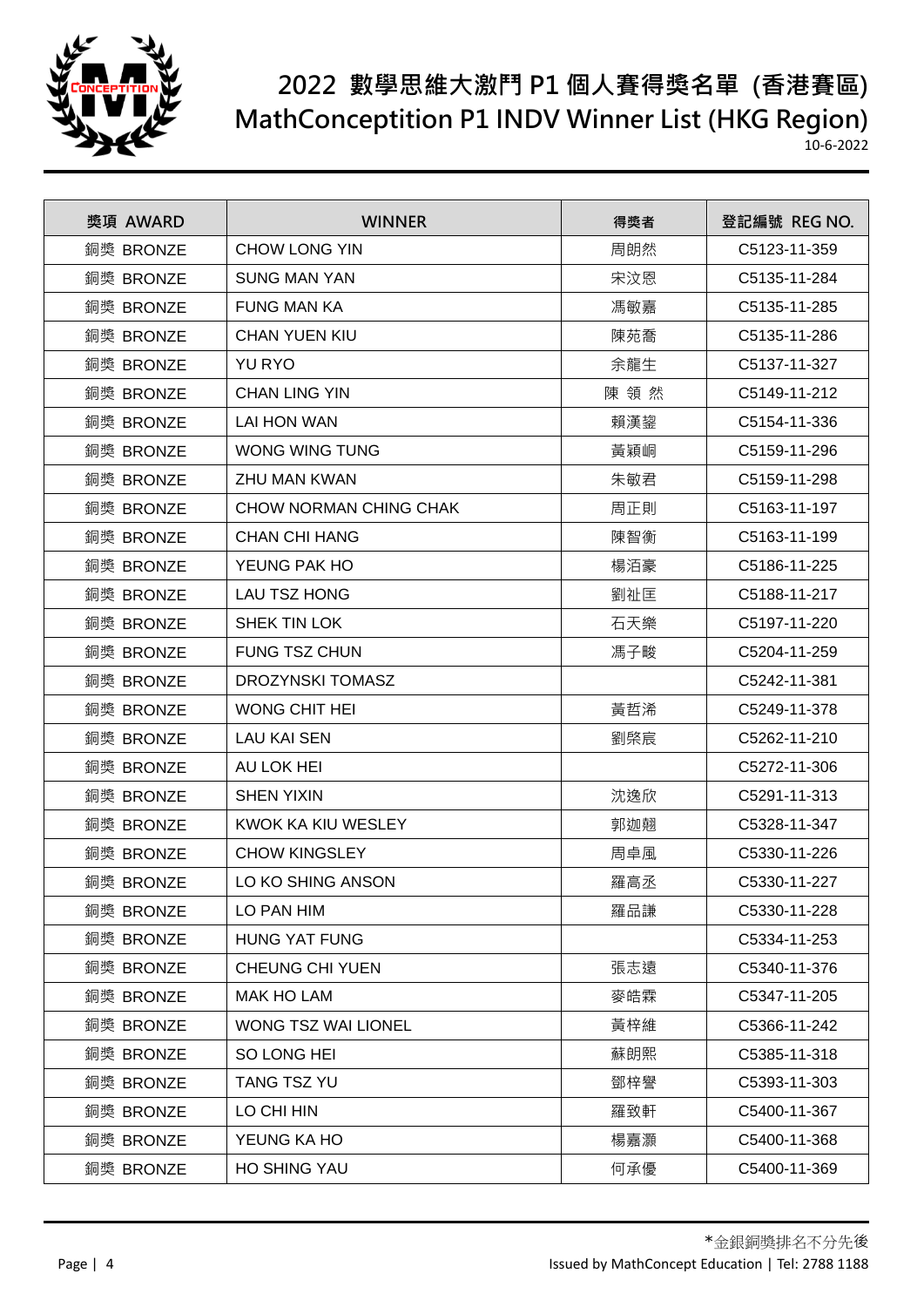

| 獎項 AWARD  | <b>WINNER</b>           | 得獎者 | 登記編號 REG NO. |
|-----------|-------------------------|-----|--------------|
| 銅獎 BRONZE | SO TSZ WAI              | 蘇子維 | C5408-11-294 |
| 銅獎 BRONZE | <b>KWOK CHUN LOK</b>    | 郭俊樂 | C5410-11-341 |
| 銅獎 BRONZE | YAU CHUN TO             |     | C5431-11-366 |
| 銅獎 BRONZE | <b>WONG CHO KIU</b>     | 黃楚喬 | C5435-11-245 |
| 銅獎 BRONZE | <b>LAM YUET KIU</b>     | 林悅翹 | C5445-11-240 |
| 銅獎 BRONZE | <b>TSUI CHI LIK</b>     | 徐志力 | C5445-11-241 |
| 銅獎 BRONZE | <b>LAM CHING KI</b>     | 林政祺 | C5468-11-322 |
| 銅獎 BRONZE | <b>TUNG WAI FUNG</b>    | 董瑋峰 | C5468-11-324 |
| 銅獎 BRONZE | <b>MATSZHEI</b>         | 馬梓晞 | C5527-11-370 |
| 銅獎 BRONZE | LI YAN HEI              | 李欣熹 | C5527-11-371 |
| 銅獎 BRONZE | HUI SZE YAN             | 許詩欣 | C5528-11-349 |
| 銅獎 BRONZE | YIM YEE KIU GLADYS      | 嚴漪喬 | C9001-11-112 |
| 銅獎 BRONZE | <b>KWOK HI YIU</b>      | 郭俙瑤 | C9001-11-113 |
| 銅獎 BRONZE | <b>MA TSZ CHUN</b>      | 馬梓峻 | C9002-11-011 |
| 銅獎 BRONZE | <b>MAK YAU WAI</b>      |     | C9004-11-081 |
| 銅獎 BRONZE | LO KWUN TAI CLINTON     | 勞觀泰 | C9007-11-125 |
| 銅獎 BRONZE | <b>WONG YIN TAK</b>     | 黃言德 | C9012-11-091 |
| 銅獎 BRONZE | <b>CHOW SHUN HANG</b>   | 周信亨 | C9012-11-151 |
| 銅獎 BRONZE | <b>LAM CHUNG YIN</b>    | 林頌然 | C9015-11-109 |
| 銅獎 BRONZE | CHEUNG LOK YEE ZOEY     | 張樂而 | C9015-11-114 |
| 銅獎 BRONZE | CHING NING JACOB KONG   | 江正寧 | C9017-11-173 |
| 銅獎 BRONZE | <b>SHING MAN HIN</b>    | 成旻軒 | C9017-11-181 |
| 銅獎 BRONZE | YUEN HON TING LUCAS     | 袁翰霆 | C9018-11-010 |
| 銅獎 BRONZE | <b>FUNG CHUN LOK</b>    | 馮浚樂 | C9018-11-166 |
| 銅獎 BRONZE | HO CHIU CHUN JACK       |     | C9018-11-171 |
| 銅獎 BRONZE | LEE YIN WANG EVAN       | 李彥宏 | C9019-11-152 |
| 銅獎 BRONZE | LIU YEE NOK ETHAN       | 廖以諾 | C9020-11-014 |
| 銅獎 BRONZE | <b>WU CHUN HEI</b>      | 胡晉僖 | C9026-11-051 |
| 銅獎 BRONZE | <b>CHAN CHUN MING</b>   | 陳浚銘 | C9026-11-087 |
| 銅獎 BRONZE | KWAN MING CHUN GIOVANNA | 關茗臻 | C9026-11-126 |
| 銅獎 BRONZE | <b>TSUI YI NGA</b>      | 徐爾雅 | C9026-11-127 |
| 銅獎 BRONZE | <b>LEUNG HOI TUNG</b>   | 梁凱童 | C9027-11-008 |
| 銅獎 BRONZE | NG HIN YUE AUSTIN       | 伍衍儒 | C9027-11-060 |